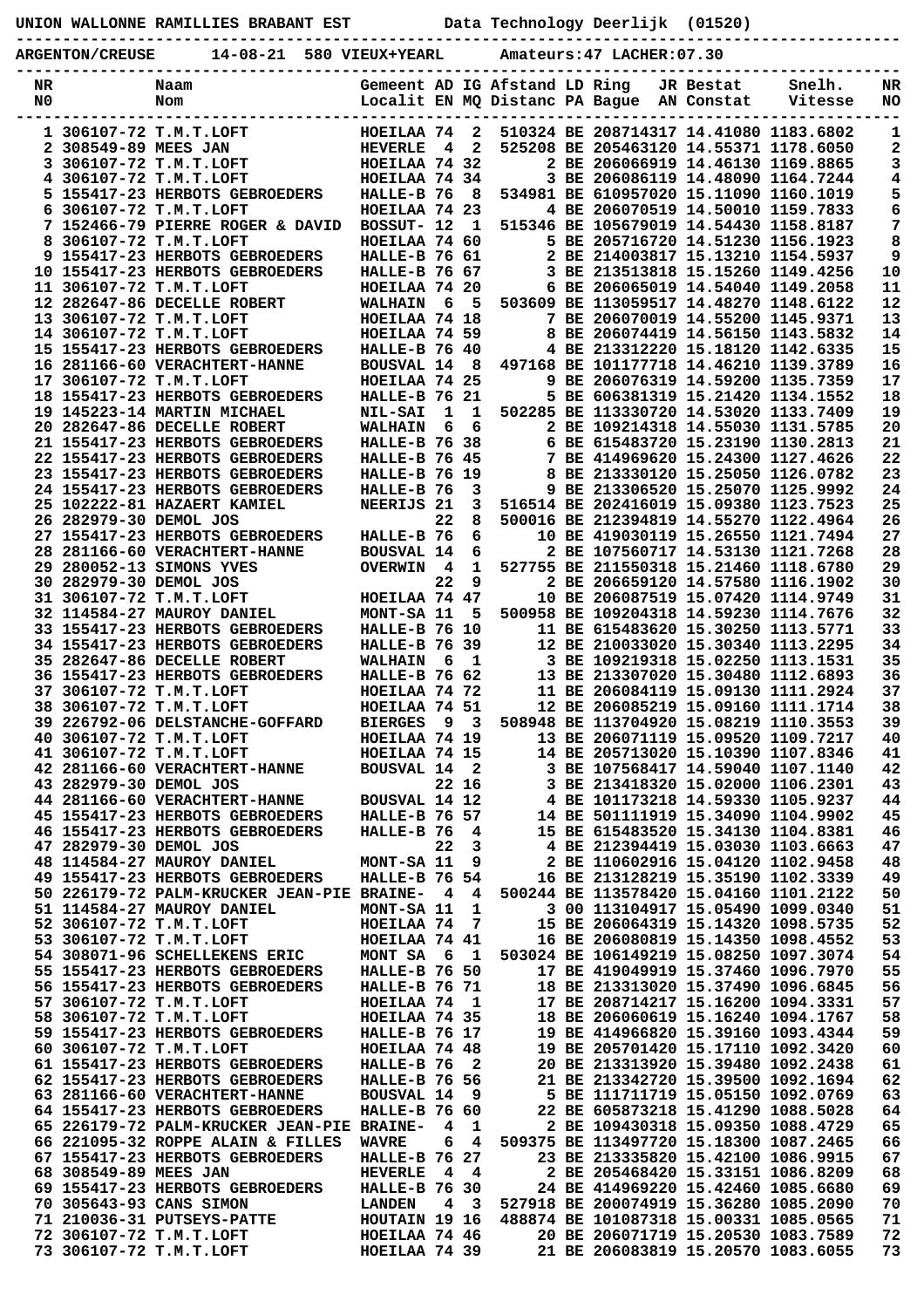|                        | 74 306107-72 T.M.T.LOFT                                                                                                                                                                                                                | HOEILAA 74 14         |     |                         | 22 BE 206083719 15.21060 1083.2605     |  | 74  |
|------------------------|----------------------------------------------------------------------------------------------------------------------------------------------------------------------------------------------------------------------------------------|-----------------------|-----|-------------------------|----------------------------------------|--|-----|
|                        |                                                                                                                                                                                                                                        |                       |     |                         |                                        |  |     |
|                        | 75 226792-06 DELSTANCHE-GOFFARD                                                                                                                                                                                                        | <b>BIERGES</b>        | - 9 | $\mathbf{2}$            | 2 BE 113701020 15.20039 1082.7183      |  | 75  |
|                        | 76 152466-79 PIERRE ROGER & DAVID                                                                                                                                                                                                      | BOSSUT- 12            |     | 7                       | 2 BE 113537820 15.26230 1081.7885      |  | 76  |
|                        | 77 281269-66 MOERENHOUT C & E                                                                                                                                                                                                          | HOEILAA 2             |     | 1                       | 510079 BE 205753720 15.21510 1081.0194 |  | 77  |
|                        | 78 306107-72 T.M.T.LOFT                                                                                                                                                                                                                | HOEILAA 74 24         |     |                         | 23 BE 206061019 15.22050 1081.0041     |  | 78  |
|                        | 79 152466-79 PIERRE ROGER & DAVID                                                                                                                                                                                                      | BOSSUT- 12            |     | 2                       | 3 BE 113663117 15.27370 1078.9950      |  | 79  |
|                        |                                                                                                                                                                                                                                        |                       |     |                         |                                        |  |     |
|                        | 80 308071-96 SCHELLEKENS ERIC                                                                                                                                                                                                          | MONT SA               | - 6 | 4                       | 2 BE 113342520 15.16300 1078.2937      |  | 80  |
|                        | 81 306107-72 T.M.T.LOFT                                                                                                                                                                                                                | HOEILAA 74 50         |     |                         | 24 BE 206086519 15.23260 1077.9216     |  | 81  |
|                        | 82 307193-91 ADAM ANDRE                                                                                                                                                                                                                | <b>JODOIGN</b>        | 8   | $\overline{\mathbf{3}}$ | 517963 BE 112406317 15.30410 1077.5556 |  | 82  |
|                        | 83 220302-15 SPRUYT EDDY                                                                                                                                                                                                               | LOUPOIG 24 18         |     |                         | 491301 BE 112433720 15.06040 1077.2570 |  | 83  |
|                        |                                                                                                                                                                                                                                        | <b>HALLE-B 76 23</b>  |     |                         | 25 BE 419031119 15.47020 1076.3483     |  | 84  |
|                        | 84 155417-23 HERBOTS GEBROEDERS                                                                                                                                                                                                        |                       |     |                         |                                        |  |     |
|                        | 85 155417-23 HERBOTS GEBROEDERS                                                                                                                                                                                                        | <b>HALLE-B 76 16</b>  |     |                         | 26 BE 414967220 15.47030 1076.3122     |  | 85  |
|                        | 86 114584-27 MAUROY DANIEL                                                                                                                                                                                                             | MONT-SA 11            |     | 4                       | 4 BE 109203718 15.15310 1076.1333      |  | 86  |
|                        | 87 306107-72 T.M.T.LOFT                                                                                                                                                                                                                | HOEILAA 74            |     | 3                       | 25 BE 206072119 15.24270 1075.6118     |  | 87  |
|                        | 88 311012-30 VANDEPUT MARIETTE                                                                                                                                                                                                         | <b>TERVURE</b>        | - 5 | 2                       | 519666 BE 213023220 15.33160 1075.3194 |  | 88  |
|                        | 89 155417-23 HERBOTS GEBROEDERS                                                                                                                                                                                                        | HALLE-B 76            |     | 5                       | 27 BE 213306920 15.48140 1073.7559     |  | 89  |
|                        |                                                                                                                                                                                                                                        |                       |     |                         |                                        |  |     |
|                        | 90 305643-93 CANS SIMON                                                                                                                                                                                                                | <b>LANDEN</b>         | 4   | $\overline{2}$          | 2 BE 201312320 15.42190 1072.3139      |  | 90  |
|                        | 91 306107-72 T.M.T.LOFT                                                                                                                                                                                                                | HOEILAA 74 30         |     |                         | 26 BE 205703820 15.26160 1071.5090     |  | 91  |
|                        | 92 221095-32 ROPPE ALAIN & FILLES                                                                                                                                                                                                      | <b>WAVRE</b>          | 6   | 2                       | 2 BE 106296719 15.25230 1071.5037      |  | 92  |
|                        | 93 155417-23 HERBOTS GEBROEDERS                                                                                                                                                                                                        | <b>HALLE-B 76 15</b>  |     |                         | 28 BE 606379319 15.49230 1071.2832     |  | 93  |
|                        | 94 305333-74 HERMOYE MICHEL                                                                                                                                                                                                            | INCOURT 35            |     | 1                       | 512725 BE 112531617 15.28470 1070.8915 |  | 94  |
|                        |                                                                                                                                                                                                                                        |                       |     |                         |                                        |  |     |
|                        | 95 243109-27 DESSY CHRISTIAN                                                                                                                                                                                                           | COURT-S 14            |     | 2                       | 499607 BE 115858818 15.17080 1069.5169 |  | 95  |
| 96 282979-30 DEMOL JOS |                                                                                                                                                                                                                                        |                       | 22  | $\mathbf{1}$            | 5 BE 212940418 15.17390 1069.2099      |  | 96  |
|                        | 97 114584-27 MAUROY DANIEL                                                                                                                                                                                                             | MONT-SA 11            |     | 3                       | 5 BE 113103117 15.18450 1068.7104      |  | 97  |
|                        | 98 310110-01 SPRUYT SEBASTIEN & MI VIEUX-G 20                                                                                                                                                                                          |                       |     | 2                       | 491279 BE 108358215 15.10510 1066.0280 |  | 98  |
|                        | 99 155417-23 HERBOTS GEBROEDERS                                                                                                                                                                                                        | <b>HALLE-B 76 47</b>  |     |                         | 29 BE 213310720 15.52160 1065.1334     |  | 99  |
|                        |                                                                                                                                                                                                                                        |                       |     |                         |                                        |  |     |
|                        | 100 306107-72 T.M.T.LOFT                                                                                                                                                                                                               | HOEILAA 74 64         |     |                         | 27 BE 206066519 15.30240 1062.2898     |  | 100 |
|                        | 101 220302-15 SPRUYT EDDY                                                                                                                                                                                                              | LOUPOIG <sub>24</sub> |     | 7                       | 2 BE 110128119 15.12410 1061.8515      |  | 101 |
|                        | 102 306107-72 T.M.T.LOFT                                                                                                                                                                                                               | HOEILAA 74 69         |     |                         | 28 BE 206074119 15.30530 1061.2221     |  | 102 |
|                        | 103 155417-23 HERBOTS GEBROEDERS                                                                                                                                                                                                       | <b>HALLE-B 76 25</b>  |     |                         | 30 BE 213114119 15.54560 1059.5082     |  | 103 |
|                        | 104 155417-23 HERBOTS GEBROEDERS                                                                                                                                                                                                       | <b>HALLE-B 76 55</b>  |     |                         | 31 BE 414967420 15.55040 1059.2285     |  | 104 |
|                        |                                                                                                                                                                                                                                        |                       |     |                         |                                        |  |     |
|                        | 105 306107-72 T.M.T.LOFT                                                                                                                                                                                                               | HOEILAA 74 43         |     |                         | 29 BE 206065619 15.32080 1058.4707     |  | 105 |
|                        | 106 114584-27 MAUROY DANIEL                                                                                                                                                                                                            | MONT-SA 11 10         |     |                         | 6 BE 113306320 15.23300 1057.9894      |  | 106 |
|                        | 107 221095-32 ROPPE ALAIN & FILLES                                                                                                                                                                                                     | <b>WAVRE</b>          | 6   | 5                       | 3 BE 116021819 15.32230 1055.9548      |  | 107 |
|                        | 108 307193-91 ADAM ANDRE                                                                                                                                                                                                               | <b>JODOIGN</b>        | 8   | 4                       | 2 BE 109096818 15.40500 1055.2727      |  | 108 |
|                        |                                                                                                                                                                                                                                        |                       |     |                         |                                        |  |     |
|                        | 109 281166-60 VERACHTERT-HANNE                                                                                                                                                                                                         | BOUSVAL 14 13         |     |                         | 6 BE 113636820 15.21180 1054.8865      |  | 109 |
|                        | 110 282647-86 DECELLE ROBERT                                                                                                                                                                                                           | <b>WALHAIN</b>        | 6   | 4                       | 4 BE 113059617 15.29040 1051.2295      |  | 110 |
|                        | 111 309884-66 DENIES RUDY                                                                                                                                                                                                              | ST JORI               | 1   | - 1                     | 518825 BE 205485620 15.43350 1051.1396 |  | 111 |
|                        | 112 306107-72 T.M.T.LOFT                                                                                                                                                                                                               | HOEILAA 74 73         |     |                         | 30 BE 206083019 15.35450 1050.5898     |  | 112 |
|                        | 113 306107-72 T.M.T.LOFT                                                                                                                                                                                                               | HOEILAA 74            |     | 4                       | 31 BE 206083219 15.35480 1050.4817     |  | 113 |
|                        |                                                                                                                                                                                                                                        |                       |     |                         |                                        |  | 114 |
|                        | 114 155417-23 HERBOTS GEBROEDERS                                                                                                                                                                                                       | <b>HALLE-B 76 34</b>  |     |                         | 32 BE 419033219 15.59580 1049.0509     |  |     |
|                        | 115 210036-31 PUTSEYS-PATTE                                                                                                                                                                                                            | HOUTAIN 19            |     | 2                       | 2 BE 107959717 15.16280 1048.0363      |  | 115 |
|                        | 116 152466-79 PIERRE ROGER & DAVID                                                                                                                                                                                                     | BOSSUT- 12            |     | 3                       | 4 BE 113538620 15.41550 1047.6287      |  | 116 |
|                        | 117 306107-72 T.M.T.LOFT                                                                                                                                                                                                               | HOEILAA 74 22         |     |                         | 32 BE 205711220 15.37300 1046.8185     |  | 117 |
|                        | 118 226792-06 DELSTANCHE-GOFFARD                                                                                                                                                                                                       | BIERGES 9 1           |     |                         | 3 BE 113701620 15.36419 1045.7155      |  | 118 |
|                        |                                                                                                                                                                                                                                        |                       |     |                         |                                        |  |     |
|                        |                                                                                                                                                                                                                                        |                       |     |                         |                                        |  |     |
|                        | 118 226792-06 DELSTANCHE-GOFFARD BIERGES 9 1 3 BE 113701620 15.36419 1045.7155 118<br>119 305549-96 DONEUX EUGENE JODDIGN 12 11 517991 BE 112911420 15.36419 1044.4771 119<br>120 102222-81 HAZAERT KAMIEL NEERIJS 21 6 2 BE 20267     |                       |     |                         |                                        |  |     |
|                        |                                                                                                                                                                                                                                        |                       |     |                         |                                        |  |     |
|                        |                                                                                                                                                                                                                                        |                       |     |                         |                                        |  |     |
|                        |                                                                                                                                                                                                                                        |                       |     |                         |                                        |  |     |
|                        |                                                                                                                                                                                                                                        |                       |     |                         |                                        |  |     |
|                        |                                                                                                                                                                                                                                        |                       |     |                         |                                        |  |     |
|                        |                                                                                                                                                                                                                                        |                       |     |                         |                                        |  |     |
|                        |                                                                                                                                                                                                                                        |                       |     |                         |                                        |  |     |
|                        |                                                                                                                                                                                                                                        |                       |     |                         |                                        |  |     |
|                        |                                                                                                                                                                                                                                        |                       |     |                         |                                        |  |     |
|                        |                                                                                                                                                                                                                                        |                       |     |                         |                                        |  |     |
|                        |                                                                                                                                                                                                                                        |                       |     |                         |                                        |  |     |
|                        |                                                                                                                                                                                                                                        |                       |     |                         |                                        |  |     |
|                        |                                                                                                                                                                                                                                        |                       |     |                         |                                        |  |     |
|                        |                                                                                                                                                                                                                                        |                       |     |                         |                                        |  |     |
|                        |                                                                                                                                                                                                                                        |                       |     |                         |                                        |  |     |
|                        |                                                                                                                                                                                                                                        |                       |     |                         |                                        |  |     |
|                        |                                                                                                                                                                                                                                        |                       |     |                         |                                        |  |     |
|                        |                                                                                                                                                                                                                                        |                       |     |                         |                                        |  |     |
|                        |                                                                                                                                                                                                                                        |                       |     |                         |                                        |  |     |
|                        |                                                                                                                                                                                                                                        |                       |     |                         |                                        |  |     |
|                        |                                                                                                                                                                                                                                        |                       |     |                         |                                        |  |     |
|                        | 125 15417-23 HERENOTS GEEROEDERS HALLE-B 76 26 BE 506819220 15.04430 1039.3699 125<br>126 242575-75 LUMAY DIDIER COURCEL 20 17 474518 BE 110037620 15.06380 1039.1664 126<br>127 307193-91 ADAM ANDRE JODOIGN 8 1<br>128 152466-79 PIE |                       |     |                         |                                        |  |     |
|                        |                                                                                                                                                                                                                                        |                       |     |                         |                                        |  |     |
|                        |                                                                                                                                                                                                                                        |                       |     |                         |                                        |  |     |
|                        | 141 155417-23 HERBOTS GEBROEDERS HALLE-B 76 64 37 BE 213115119 16.10020 1028.7437                                                                                                                                                      |                       |     |                         |                                        |  | 141 |
|                        | 142 184882-00 VAN OVERSTRAETEN EUGE OVERIJS 2 1 510936 BE 205621320 15.46440 1028.5921                                                                                                                                                 |                       |     |                         |                                        |  | 142 |
|                        | 143 102222-81 HAZAERT KAMIEL                                                                                                                                                                                                           | <b>NEERIJS 21 7</b>   |     |                         | 3 BE 212051518 15.52440 1027.4115      |  | 143 |
|                        |                                                                                                                                                                                                                                        |                       |     |                         |                                        |  |     |
|                        |                                                                                                                                                                                                                                        |                       |     |                         |                                        |  |     |
|                        |                                                                                                                                                                                                                                        |                       |     |                         |                                        |  |     |
|                        |                                                                                                                                                                                                                                        |                       |     |                         |                                        |  |     |
|                        |                                                                                                                                                                                                                                        |                       |     |                         |                                        |  |     |
|                        |                                                                                                                                                                                                                                        |                       |     |                         |                                        |  |     |
|                        |                                                                                                                                                                                                                                        |                       |     |                         |                                        |  |     |
|                        |                                                                                                                                                                                                                                        |                       |     |                         |                                        |  |     |
|                        |                                                                                                                                                                                                                                        |                       |     |                         |                                        |  |     |
|                        |                                                                                                                                                                                                                                        |                       |     |                         |                                        |  |     |
|                        |                                                                                                                                                                                                                                        |                       |     |                         |                                        |  |     |
|                        | 143 102222-81 HAZAERT KAMIEL<br>144 282520-56 TASSOUL PIERRE CHASTRE 6 3 498624 BE 106205919 15.33350 1026.8557 144<br>145 282520-56 TASSOUL PIERRE CHASTRE 6 4 2 BE 106162919 15.37290 1022.8534 145<br>146 123780-08 LENGELE FRERE   |                       |     |                         |                                        |  |     |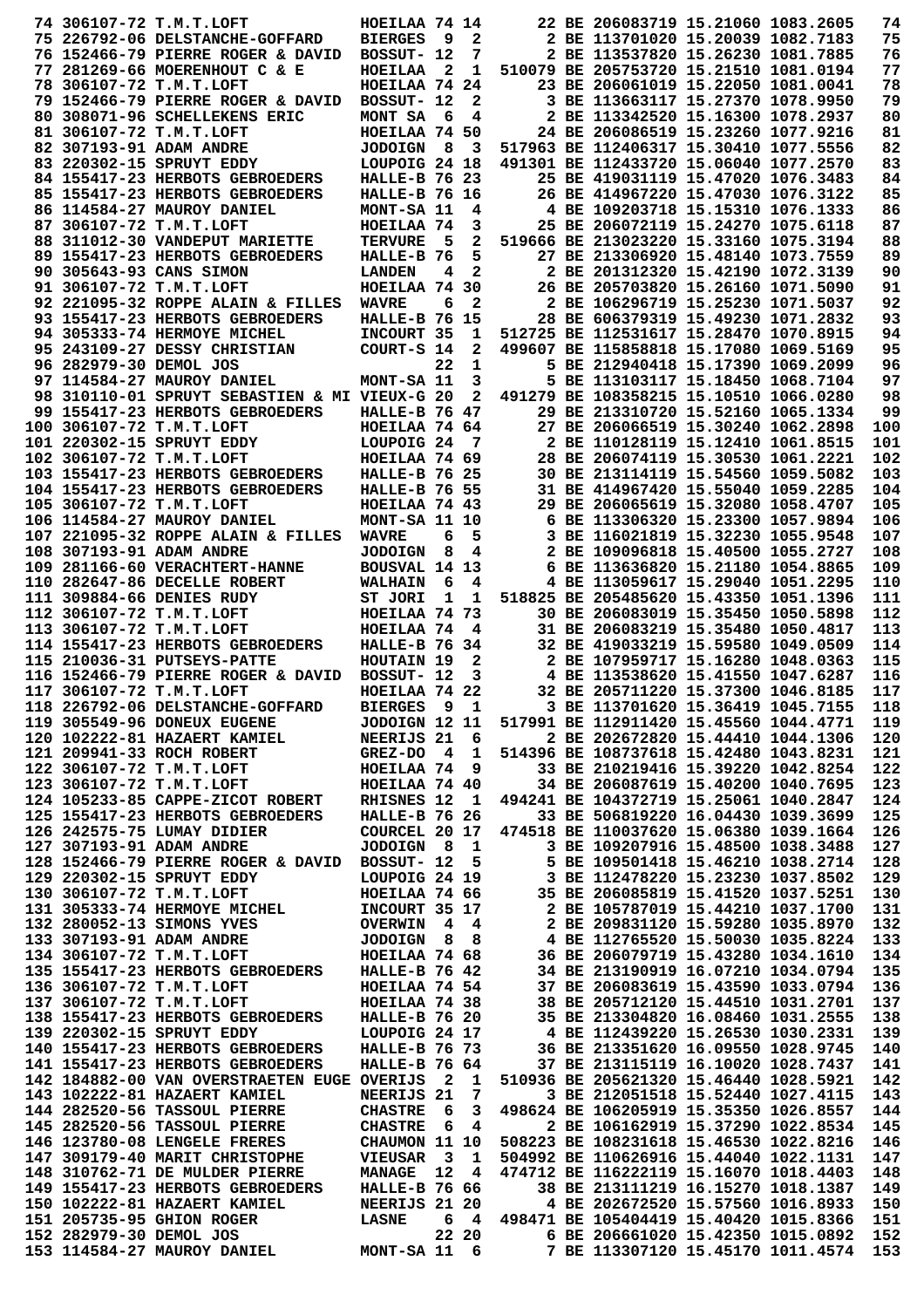|                                               |                         | 154 155417-23 HERBOTS GEBROEDERS            | <b>HALLE-B 76 11</b> |             |                         |                         | 39 BE 213126719 16.19090 1011.0196                                           |          | 154 |
|-----------------------------------------------|-------------------------|---------------------------------------------|----------------------|-------------|-------------------------|-------------------------|------------------------------------------------------------------------------|----------|-----|
|                                               |                         | 155 210036-31 PUTSEYS-PATTE                 | HOUTAIN 19 17        |             |                         |                         | 3 BE 112406120 15.34021 1009.9972                                            |          | 155 |
|                                               |                         | 156 305333-74 HERMOYE MICHEL                | INCOURT 35 21        |             |                         |                         | 3 BE 105791619 15.58140 1008.8378                                            |          | 156 |
|                                               |                         | 157 102222-81 HAZAERT KAMIEL                | NEERIJS 21 16        |             |                         |                         | 5 BE 203355820 16.02140 1008.3569                                            |          | 157 |
|                                               |                         | 158 306107-72 T.M.T.LOFT                    | HOEILAA 74 27        |             |                         |                         | 39 BE 206078919 15.56080 1008.2798                                           |          | 158 |
|                                               |                         | 159 305333-74 HERMOYE MICHEL                | INCOURT 35 14        |             |                         |                         | 4 BE 105795519 15.59080 1007.0545                                            |          | 159 |
|                                               |                         | 160 311012-30 VANDEPUT MARIETTE             | <b>TERVURE</b>       | $-5$        | 3                       |                         | 2 BE 213026820 16.06250 1006.2921                                            |          | 160 |
|                                               |                         | 161 310384-81 DELHEZ SERGE                  | OISQUER 7            |             | 4                       |                         | 491901 BE 105304519 15.38592 1005.9599                                       |          | 161 |
|                                               |                         | 162 155417-23 HERBOTS GEBROEDERS            | <b>HALLE-B 76 36</b> |             |                         |                         | 40 BE 213336120 16.22300 1004.6592                                           |          | 162 |
|                                               |                         | 163 281166-60 VERACHTERT-HANNE              | <b>BOUSVAL 14</b>    |             | $\overline{\mathbf{4}}$ |                         | 7 BE 104385616 15.47000 1000.3380                                            |          | 163 |
|                                               |                         | 164 306107-72 T.M.T.LOFT                    | HOEILAA 74 33        |             |                         |                         | 40 BE 205716420 16.01530                                                     | 996.9537 | 164 |
|                                               |                         | 165 305333-74 HERMOYE MICHEL                | INCOURT 35 27        |             |                         |                         | 5 BE 105792519 16.05170                                                      | 995.0351 | 165 |
|                                               |                         | 166 210036-31 PUTSEYS-PATTE                 | HOUTAIN 19           |             | 3                       |                         | 4 BE 107959617 15.41420                                                      | 994.2526 | 166 |
|                                               |                         | 167 155417-23 HERBOTS GEBROEDERS            | HALLE-B 76 70        |             |                         |                         | 41 BE 213130219 16.28260                                                     | 993.5882 | 167 |
|                                               |                         | 168 305549-96 DONEUX EUGENE                 | JODOIGN 12           |             | $\mathbf{2}$            |                         | 2 BE 113720817 16.11320                                                      | 993.2078 | 168 |
|                                               |                         | 169 114584-27 MAUROY DANIEL                 | MONT-SA 11           |             | 2                       |                         | 8 BE 113103817 15.54310                                                      | 992.9464 | 169 |
|                                               |                         | 170 306107-72 T.M.T.LOFT                    | HOEILAA 74           |             | 5                       |                         | 41 BE 208709817 16.04500                                                     | 991.2412 | 170 |
|                                               |                         | 171 102222-81 HAZAERT KAMIEL                | NEERIJS 21 12        |             |                         |                         | 6 BE 202084420 16.11090                                                      | 991.1043 | 171 |
|                                               |                         | 172 300877-80 LUIS ALBUQUERQUE-VERH TERVUER |                      | $6^{\circ}$ | $\overline{2}$          |                         | 516015 BE 209037919 16.11290                                                 | 989.5139 | 172 |
|                                               |                         | 173 123780-08 LENGELE FRERES                | CHAUMON 11           |             | 3                       |                         | 2 BE 108996118 16.04170                                                      | 988.2160 | 173 |
|                                               |                         | 174 210036-31 PUTSEYS-PATTE                 | HOUTAIN 19 11        |             |                         |                         | 5 BE 112407420 15.45090                                                      | 987.3251 | 174 |
|                                               |                         | 175 162600-28 VERMYLEN DANIEL               | <b>MARBAIS</b>       | - 5         | $\overline{4}$          |                         | 490381 BE 110431020 15.47150                                                 | 986.1860 | 175 |
|                                               | 176 282979-30 DEMOL JOS |                                             |                      |             | 22 14                   |                         | 7 BE 213419020 15.58010                                                      | 984.2512 | 176 |
|                                               |                         | 177 306107-72 T.M.T.LOFT                    | HOEILAA 74 37        |             |                         |                         | 42 BE 206062419 16.08430                                                     | 983.8203 | 177 |
|                                               |                         | 178 210036-31 PUTSEYS-PATTE                 | HOUTAIN 19 4         |             |                         |                         | 6 00 111748519 15.47160                                                      | 983.1224 | 178 |
|                                               |                         | 179 155417-23 HERBOTS GEBROEDERS            | <b>HALLE-B 76 53</b> |             |                         |                         | 42 BE 615483120 16.34360                                                     | 982.3375 | 179 |
|                                               |                         | 180 306685-68 VANLOO CLAUDE                 | <b>RANSART</b>       |             | $3 \quad 3$             |                         | 478357 BE 107697617 15.37030                                                 | 982.1517 | 180 |
|                                               |                         | 181 306107-72 T.M.T.LOFT                    | HOEILAA 74 63        |             |                         |                         | 43 BE 206086919 16.10580                                                     | 979.5713 | 181 |
|                                               |                         | 182 155417-23 HERBOTS GEBROEDERS            | <b>HALLE-B 76 37</b> |             |                         |                         | 43 BE 610957620 16.36220                                                     | 979.1611 | 182 |
|                                               |                         | 183 123780-08 LENGELE FRERES                | CHAUMON 11           |             | 8                       |                         | 3 BE 119004415 16.09220                                                      | 978.5437 | 183 |
|                                               |                         | 184 152466-79 PIERRE ROGER & DAVID          | BOSSUT- 12           |             | 9                       |                         | 6 BE 113534020 16.17290                                                      | 976.9901 | 184 |
|                                               |                         | 185 205735-95 GHION ROGER                   | <b>LASNE</b>         | 6           | 6                       |                         | 2 BE 105405319 16.00400                                                      | 976.1181 | 185 |
|                                               |                         | 186 306107-72 T.M.T.LOFT                    | HOEILAA 74 71        |             |                         |                         | 44 BE 206077219 16.13100                                                     | 975.4521 | 186 |
|                                               |                         | 187 155417-23 HERBOTS GEBROEDERS            | HALLE-B 76           |             | 1                       |                         | 44 BE 501113719 16.38280                                                     | 975.4121 | 187 |
|                                               |                         | 188 309179-40 MARIT CHRISTOPHE              | <b>VIEUSAR</b>       | 3           | 2                       |                         | 2 BE 113073317 16.07460                                                      | 975.3274 | 188 |
|                                               |                         | 189 307835-54 CLEMENT DOMINIQUE             | <b>MONSTRE</b>       | 4           | $\overline{a}$          |                         | 487201 BE 113858020 15.50462                                                 | 972.9037 | 189 |
|                                               |                         | 190 155417-23 HERBOTS GEBROEDERS            | <b>HALLE-B 76 72</b> |             |                         |                         | 45 BE 414966420 16.41210                                                     | 970.3111 | 190 |
|                                               |                         | 191 305333-74 HERMOYE MICHEL                | INCOURT 35           |             | $\mathbf{3}$            |                         | 6 BE 108861418 16.18290                                                      | 970.1820 | 191 |
|                                               |                         | 192 310762-71 DE MULDER PIERRE              | <b>MANAGE</b>        | 12          |                         | $\overline{\mathbf{2}}$ | 2 BE 106629318 15.40170                                                      | 968.2401 | 192 |
|                                               |                         | 193 220302-15 SPRUYT EDDY                   |                      |             |                         |                         |                                                                              | 966.1770 | 193 |
|                                               |                         |                                             |                      |             |                         |                         | LOUPOIG 24 4 5 BE 111778119 15.58300<br>BOUSVAL 14 1 8 BE 101171718 16.04580 | 965.4372 | 194 |
|                                               |                         |                                             |                      |             |                         |                         |                                                                              |          |     |
|                                               |                         | UNION WALLONNE RAMILLIES BRABANT EST        |                      |             |                         |                         | Data Technology Deerlijk (01520)                                             |          |     |
| 14-08-21 192 JEUNES<br><b>ARGENTON/CREUSE</b> |                         |                                             |                      |             |                         |                         | Amateurs: 20 LACHER: 07.30                                                   |          |     |

| NR | Naam                               |                      |                         |              | Gemeent AD IG Afstand LD Ring |                                           | JR Bestat | Snelh.                                 | NR           |
|----|------------------------------------|----------------------|-------------------------|--------------|-------------------------------|-------------------------------------------|-----------|----------------------------------------|--------------|
| N0 | Nom                                |                      |                         |              |                               | Localit EN MQ Distanc PA Baque AN Constat |           | Vitesse                                | <b>NO</b>    |
|    |                                    |                      |                         |              |                               |                                           |           |                                        |              |
|    | 1 304873-02 MOTTON FREDERIK        | NEERHEY 17 10        |                         |              |                               |                                           |           | 526303 BE 206044921 15.00111 1169.0816 | 1            |
|    | 2 304873-02 MOTTON FREDERIK        | NEERHEY 17           |                         | 2            |                               |                                           |           | 2 BE 206040921 15.00131 1168.9950      | $\mathbf{2}$ |
|    | 152466-79 PIERRE ROGER & DAVID     | <b>BOSSUT- 10 10</b> |                         |              |                               |                                           |           | 515346 BE 112565821 14.59430 1145.9348 | 3            |
|    | 4 197756-70 CRABBE LUC             | <b>BERTEM</b>        | 11                      | 1            |                               |                                           |           | 524772 BE 207335521 15.10210 1139.9413 | 4            |
|    | 5 197756-70 CRABBE LUC             | <b>BERTEM</b>        | 11                      | $\mathbf{z}$ |                               |                                           |           | 2 BE 207335121 15.19420 1117.2493      | 5            |
|    | 281269-66 MOERENHOUT C & E         | <b>HOEILAA</b>       | $\overline{\mathbf{4}}$ | 2            |                               |                                           |           | 510079 BE 200632821 15.13180 1100.9691 | 6            |
|    | 102222-81 HAZAERT KAMIEL           | NEERIJS 27           |                         | 13           |                               |                                           |           | 516514 BE 207306021 15.20480 1097.0986 | 7            |
|    | 305174-12 GILLIJNS WILFRIED        | <b>HULDENB</b>       | 6                       | 6            |                               |                                           |           | 515709 BE 200531421 15.31400 1070.6761 | 8            |
| 9  | 305643-93 CANS SIMON               | <b>LANDEN</b>        | 6                       | 3            |                               |                                           |           | 527918 BE 207091121 15.44450 1067.0399 | 9            |
|    | 10 304873-02 MOTTON FREDERIK       | NEERHEY 17           |                         | 5            |                               |                                           |           | 3 BE 206042621 15.44231 1064.5610      | 10           |
|    | 11 304873-02 MOTTON FREDERIK       | NEERHEY 17 13        |                         |              |                               |                                           |           | 4 BE 206044121 15.45521 1061.3765      | 11           |
|    | 12 152466-79 PIERRE ROGER & DAVID  | BOSSUT- 10           |                         | 3            |                               |                                           |           | 2 BE 112562121 15.37170 1057.5900      | 12           |
|    | 13 184882-00 VAN OVERSTRAETEN EUGE | OVERIJS 12           |                         | 1            |                               |                                           |           | 510936 BE 200560821 15.36530 1049.4013 | 13           |
|    | 14 280044-05 DUMONT EDWIG          | <b>OVERIJS</b>       | 5                       | 4            |                               |                                           |           | 510954 BE 200591821 15.38350 1045.7868 | 14           |
|    | 15 102222-81 HAZAERT KAMIEL        | <b>NEERIJS 27</b>    |                         | 16           |                               |                                           |           | 2 BE 207308821 15.55330 1021.6873      | 15           |
|    | 16 197756-70 CRABBE LUC            | <b>BERTEM</b>        | 11                      | 7            |                               |                                           |           | 3 BE 207337321 16.08050 1012.9104      | 16           |
|    | 17 152466-79 PIERRE ROGER & DAVID  | BOSSUT- 10           |                         | 5            |                               |                                           |           | BE 112565521 15.58500 1012.7992        | 17           |
|    | 18 197756-70 CRABBE LUC            | <b>BERTEM</b>        |                         | 11 11        |                               |                                           |           | 4 BE 207335621 16.10120 1008.7889      | 18           |
|    | 19 305174-12 GILLIJNS WILFRIED     | <b>HULDENB</b>       | 6                       | 4            |                               | 2 BE 200531521 16.10540                   |           | 990.0346                               | 19           |
|    | 20 102222-81 HAZAERT KAMIEL        | <b>NEERIJS</b>       | 27 12                   |              |                               | 3 BE 207300621 16.13120                   |           | 987.2209                               | 20           |
|    | 21 164141-17 DELHOVE ROGER         | <b>NIVELLE</b>       | 4                       | 1            |                               | 488464 BE 113002521 15.50380              |           | 975.6921                               | 21           |
|    | 22 184882-00 VAN OVERSTRAETEN EUGE | OVERIJS              | 12 12                   |              |                               | 2 BE 200561221 16.14130                   |           | 974.6657                               | 22           |
| 23 | 280044-05 DUMONT EDWIG             | OVERIJS              | 5                       | 2            |                               | 2 BE 200593221 16.17500                   |           | 968.0215                               | 23           |
|    | 24 145223-14 MARTIN MICHAEL        | <b>NIL-SAI</b>       | 8                       | 1            |                               | 502285 BE 113461321 16.11300              |           | 963.1544                               | 24           |
|    | 25 102222-81 HAZAERT KAMIEL        | NEERIJS 27 17        |                         |              |                               | 4 BE 207301421 16.28430                   |           | 958.7860                               | 25           |
| 26 | 310384-81 DELHEZ SERGE             | OISQUER 18 16        |                         |              |                               | 491901 BE 112980321 16.03122              |           | 958.4914                               | 26           |
| 27 | 102222-81 HAZAERT KAMIEL           | <b>NEERIJS</b>       | 27 25                   |              |                               | 5 BE 207303921 16.30390                   |           | 955.3574                               | 27           |
| 28 | 310886-01 OPROIU EDUARD            | VILLERS 22           |                         | 5            |                               | 489095 BE 107815221 16.14030              |           | 933.2983                               | 28           |
| 29 | 305174-12 GILLIJNS WILFRIED        | <b>HULDENB</b>       | 6                       | 2            |                               | 3 BE 200530221 16.47200                   |           | 925.3152                               | 29           |
|    | 30 304873-02 MOTTON FREDERIK       | NEERHEY 17 17        |                         |              |                               | 5 BE 206040521 16.59431                   |           | 923.7951                               | 30           |